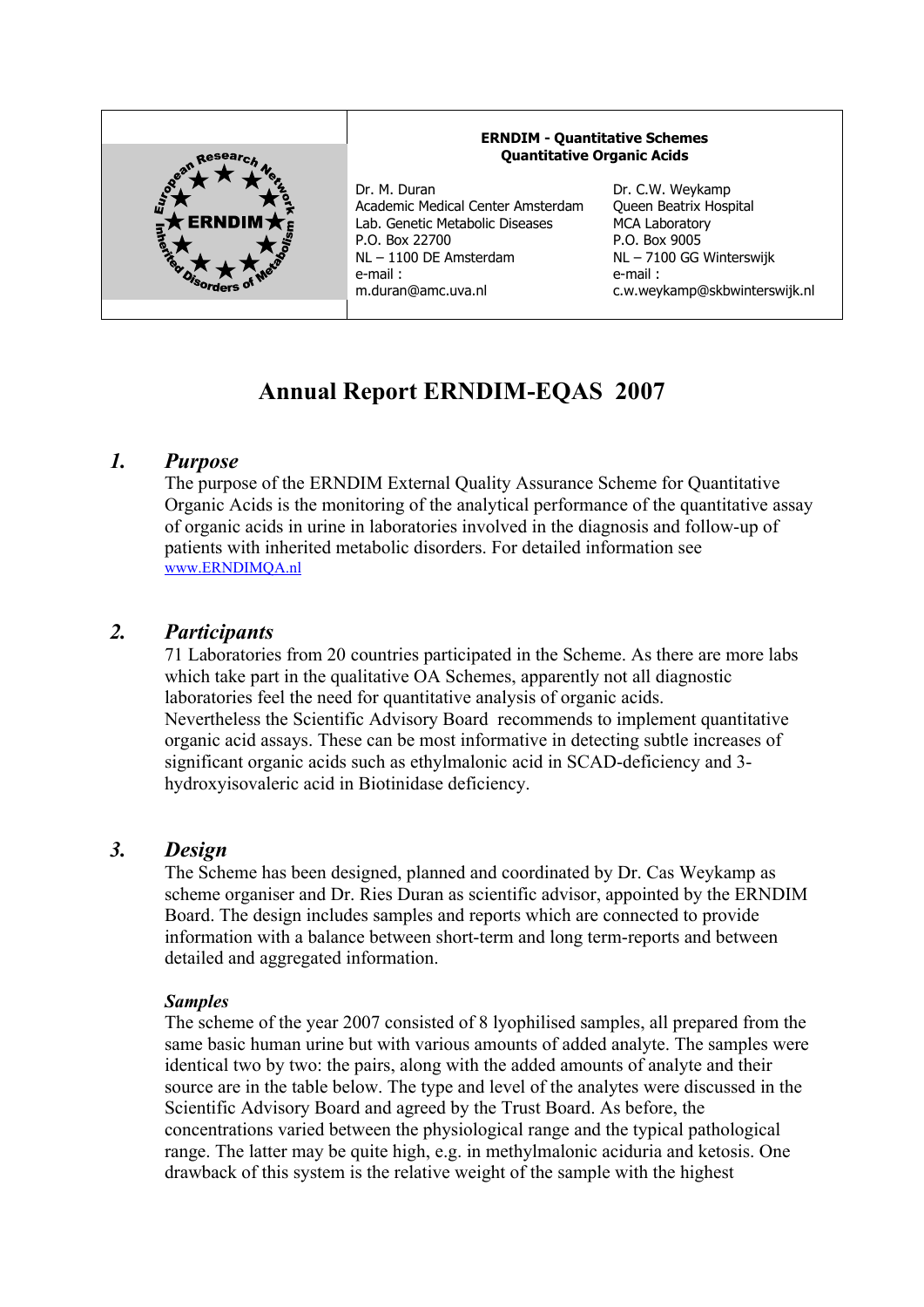concentration with respect to the linearity and recovery calculations. These aspects will have to be reconsidered.

| Analyte                  | <b>Source</b>  | <b>Added to</b>  | <b>Added to</b> | <b>Added to</b> | <b>Added to</b> |
|--------------------------|----------------|------------------|-----------------|-----------------|-----------------|
|                          |                | Pair 125-130     | Pair 128-132    | Pair 127-129    | Pair 126-131    |
| Hexanoylglycine          | VU A'dam       | $_{0}$           | 73              | 44              | 22              |
| 3Methylglutarate         | Sigma M1512    | $\boldsymbol{0}$ | 145             | 87              | 43              |
| Glutarate                | Sigma G4126    | $\boldsymbol{0}$ | 90              | 45              | 301             |
| Fumaric Acid             | Sigma F2752    | $\mathbf{0}$     | 56              | 28              | 185             |
| Suberate                 | Sigma S 5200   | $\boldsymbol{0}$ | 24              | 49              | 815             |
| 30H Bytyrate             | Sigma H3145    | $\boldsymbol{0}$ | 151             | 302             | 5016            |
| 3OH Propionate           | <b>Brunet</b>  | $\mathbf{0}$     | 51              | 515             | 103             |
| Methylmalonate           | Sigma M5,405.8 | $\boldsymbol{0}$ | 500             | 5013            | 1004            |
| Ethylmalonate            | Sigma E8758    | $\boldsymbol{0}$ | 29              | 294             | 59              |
| Keto Glutaric acid       | Sigma K2000    | $\boldsymbol{0}$ | 122             | 1223            | 245             |
| 4OH-Butyric acid         | Sigma H3635    | $\boldsymbol{0}$ | 41              | 407             | 82              |
| Tiglylglycine            | VU A'dam       | $\boldsymbol{0}$ | 267             | 107             | 53              |
| 3-OH-Isovalerate         | <b>Brunet</b>  | $\theta$         | 421             | 168             | 84              |
| Glycolate                | Sigma G8284    | $\boldsymbol{0}$ | 495             | 198             | 99              |
| D-alpha-OH-glutaric acid | Sigma H8378    | $\Omega$         | 473             | 189             | 95              |
| N-acetylaspartic acid    | Sigma A5625    | $\theta$         | 395             | 790             | 13128           |
| D.L-Glyceric acid        | Sigma G7274    | $\mathbf{0}$     | 492             | 246             | 1639            |

Pairs, added amounts (in micromol/L) of organic acids and their source

#### *Reports*

All data-transfer, the introduction of data by the subscribers (methods, results) as well as their request of reports was done via the interactive website www.erndimqa.nl.

The website supplies short-term and long-term reports. Short-term reports are associated with the eight individual specimens, for which a specific deadline has previously been established for each . Two weeks after the respective deadlines participants can request their reports and thus can update the information on their analytical performance. Although technically not required, a delay time of 14 days has been arbitrarily chosen to enable the scientific advisor to inspect the results and add his comment to the report. In contrast to the rapidly available short-term reports the annual long-term report is based on the designed connection between samples – as described above - which enables to report a range of analytical parameters (accuracy, precision, linearity, recovery and inter-laboratory dispersion) once an annual cycle has been completed.

Another characteristic of the website is the variety of result presentations which allows laboratories to make an individual choice for detailed and/or aggregated reports. The most detailed report which can be requested from the website is the "Analyte in Detail" which shows results of a specific analyte in a specific sample (136 such Analyte-in-Detail-reports could be consulted in the 2007 cycle). A more condensed report is the "Cycle Review" which summarizes the performance of all analytes in a specific sample (8 such Cycle-Review-Reports were available in 2007). The highest degree of aggregation is the Annual Report which summarizes the performance of all analytes of all 8 samples. Depending on the information one wants to obtain one can choose to have a glance at only the annual report (e.g. laboratory managers) or study all 136 detailed reports (person in charge of the workplace, technicians).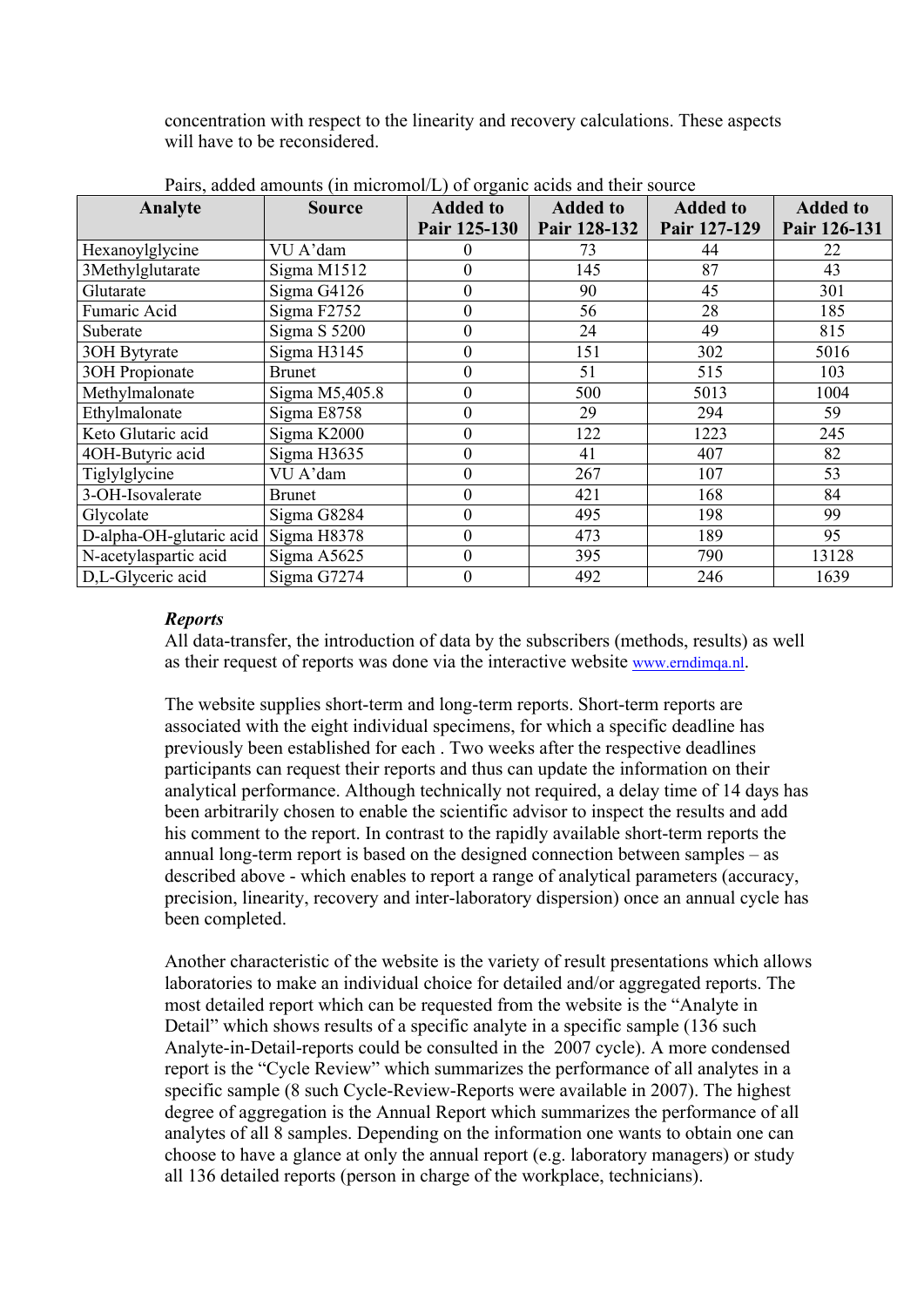# *4. Discussion of Results in the Annual Report 2007*

Subsequently we present accuracy, recovery, precision, linearity, interlab CV and cross sectional relations. It may be helpful to print your results of the annual report from the Interactive Website before reading the following comments and keep in mind that we only discuss the results of all labs in general: it is up to you to inspect and interpret the specific results of your laboratory and - where needed – to investigate the cause of unsatisfactory results and to correct the procedure.

Whenever serious problems are encountered, contact may be made with your National Representative or eventually with the Scientific Advisor.

#### *4.1 Accuracy*

A first approach to describe accuracy is to compare the mean outcome in the eight samples in your lab with the mean in all labs. This is shown in the column "Your Lab" and "All labs" under the heading "Accuracy".

#### 4.2 *Recovery*

A second approach to describe accuracy is the percentage recovery of added analyte. In this approach it is assumed that the recovery of the weighed quantities is the target value. The correlation between weighed quantities as added to the samples (on the xaxis) and the measured quantities (on the y-axis) have been calculated. The slope of the correlation multiplied with 100% is the recovery of the added amounts. The column "Recovery" shows your recovery in the respective organic acids in comparison to the median recovery of all laboratories. The median recovery ranges from 23% 3-OH-propionic acid (we have doubt on the purity of the spiking material used as the recovery was 95% in 2005) to 109% (2-OH Glutaric acid). The recovery of 4-OH-butyric acid was quite low (54%), possibly as a result of lactone formation, either during the production of the samples of during the extraction / derivatisation.The overall mean recovery is 83%. Conclusions from aggregated data are generalisations which should render the participants to the QC-programs (and even more the end- users of the data) cautious about utilizing data from other labs without asking about proof of reliability. The difficulties we face are certainly a challenge for developing improved methods.

#### 4.2.1 *Precision*

Reproducibility is an important parameter for quality in the laboratory. The CV is calculated from the pairs of the scheme which can be regarded as duplicates (Intra Laboratory CV as indicator of reproducibility). Since there are only four pairs, the calculated precision can only give an indication about the reproducibility of the individual laboratory. It allows, however, comparison total group of the individual performance with that of the participants. The results in comparison to the median of all labs is shown in the column "Precision" of the Annual Report. Precision ranges from 2.9 % for creatinine to a poor 39.0% for 4-OH-butyric acid with an overall intralab CV of 22.6%.

In general the best precision was observed for the simple dicarboxylic acids such as ethylmalonate and glutarate; lower scores of the hydroxyacids may have been the consequence of non-optimal extraction efficacies. Rigorous standardization of the extraction parameters, i.e. pH of the sample and exact volume of extraction solvent may be a way to improve this aspect.